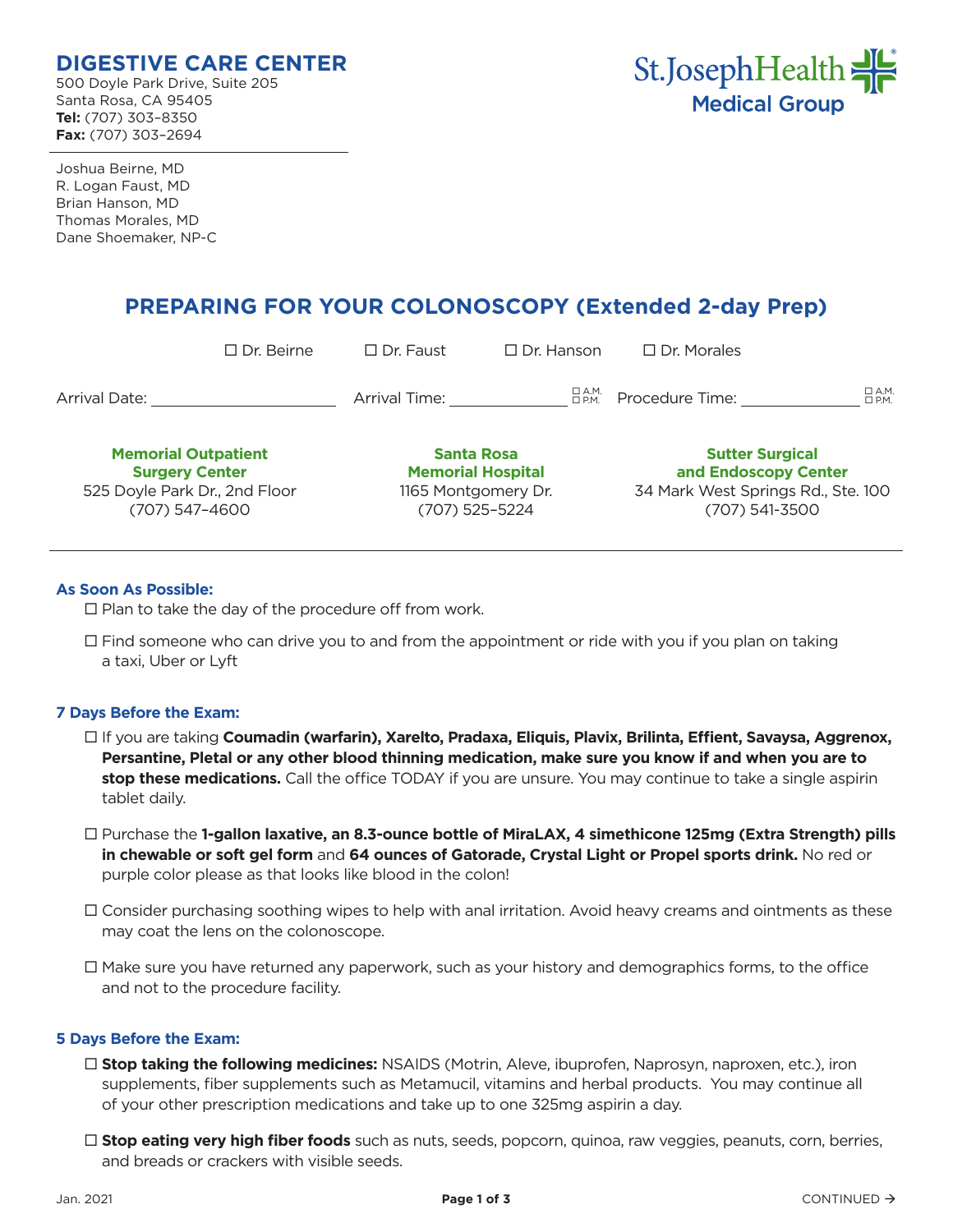### **2 Days Before the Exam — Begin the Prep:**

Begin a clear liquid diet. Do not eat anything solid. Drink only liquids the entire day. Clear liquids include:

- 
- Clear fruit juices without pulp (apple, white grape, lemonade) Popsicles or Jell-O
- Coffee or tea (without milk or other creamers) Clear sports drinks
- Water with or without bubbles The state of the broth such as vegetable broth
	-
	-

More liquids will result in a better colon prep, keep you hydrated and feeling less hungry!

- The only exception to clear liquids is that you may also drink Boost or Ensure beverages *(white colored, such as vanilla, only)* until 5 P.M. Use the sugar free version if needed. **After 5 P.M. only clear liquids are allowed, no exceptions.**
- **If you are diabetic and taking insulin or using an insulin pump,** use ½ your daily dosage today. If you are taking oral diabetic medications, take ½ the dosage you usually take. **Otherwise, take your regular medications.**

#### **In the late afternoon, between 3–6 P.M., start your laxative:**

**Step 1:** Pour the entire 8.3 ounces of MiraLAX into 64 ounces of Gatorade or equivalent.

- **Step 2:** Shake well to mix.
- **Step 3:** Drink a glass every 15 minutes or so until you have consumed one half of the container (32 ounces).
- **Step 4:** Save the remainder for tomorrow.

*Nausea, bloating, cramping and vomiting may occur. This is not uncommon and is uncomfortable, but not worrisome. If it does happen, take a break from drinking the prep for 30 minutes. Resume drinking until it is all finished, taking breaks as needed.*

# **1 Day Before the Exam — Continue the Prep:**

- $\Box$  In the morning around 8 or 9 A.M. drink the remaining 32 ounces of Gatorade/MiraLAX a glass at a time. Try to finish about 10 A.M.
- **Today you will have a clear liquid diet only.** Do not eat anything solid. Drink only clear liquids the entire day. The more liquid you drink the less hungry you will feel.
- **□ If you are diabetic and taking insulin or using an insulin pump,** use ½ your daily dosage today. If you are taking oral diabetic medications, take ½ the dosage you usually take. **Otherwise, take your regular medications.**

#### **In the late afternoon, between 3–6 P.M., start the second, gallon sized, NuLytely/TriLyte laxative:**

**Step 1:** Fill the jug with water to the line at the top and shake vigorously.

- **Step 2:** Drink one 8-ounce glass every 10–15 minutes until you have completed half of the bottle. Sucking on a lime or lemon between glasses can help with nausea and taste. You can also use ice cubes or refrigerate the laxative if you like.
- **Step 3:** Take your simethicone while you are drinking the laxative, as you are reaching the end of half of the gallon prep.

*Again, bloating, nausea, cramping and occasionally vomiting may occur. If this happens to you, take a break from drinking for 15–30 minutes and then try resuming until half the gallon is finished.*